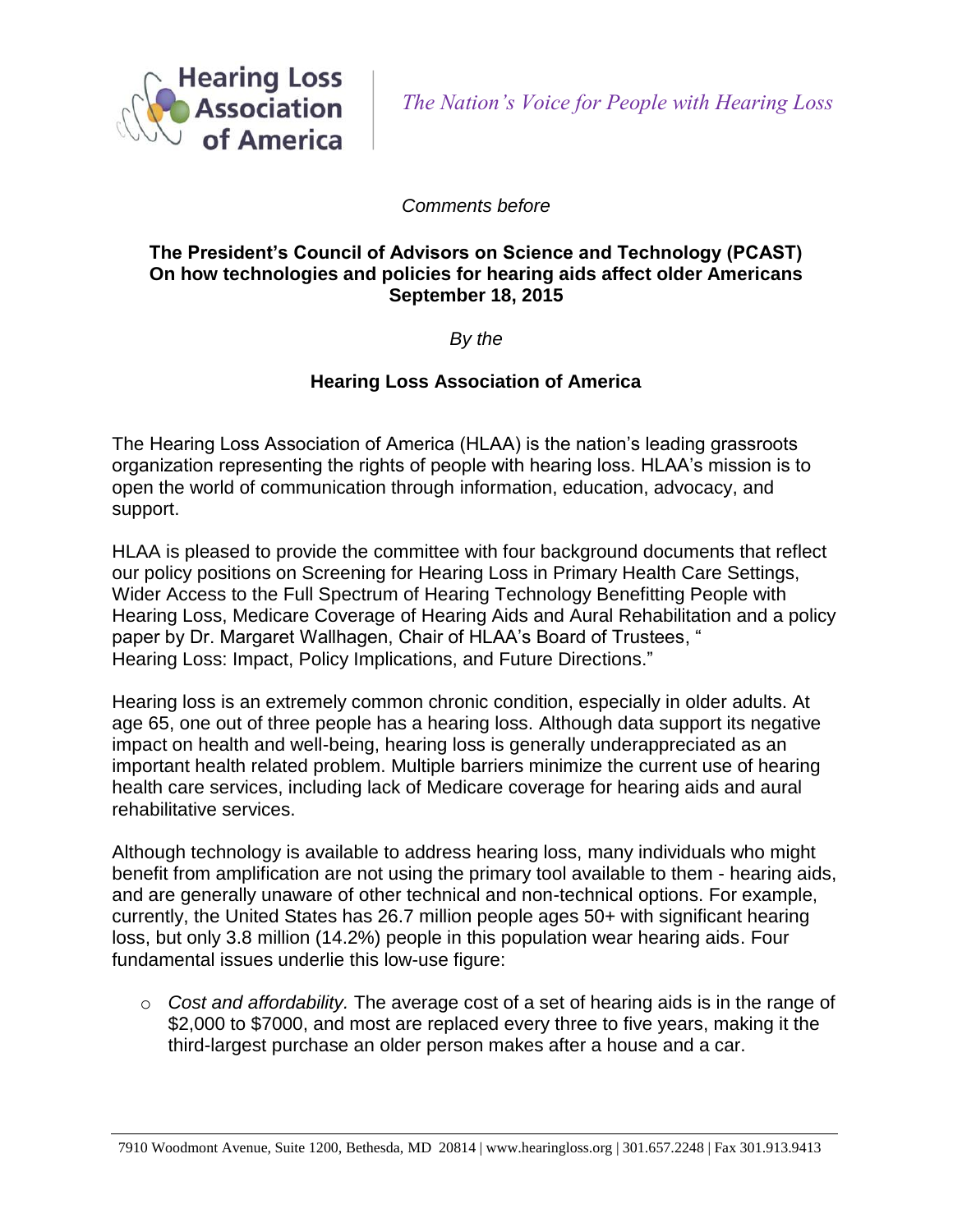- o *Access to services.* The "gold standard" of treatment takes four-six months and requires repeat visits to the primary care physician (PCP), audiologist/dispenser, otolaryngologist, and then back to the audiologist/dispenser several more times. When combined with cost issues, this is a significant burden—particularly in a population that may also have mobility restrictions and live on a fixed income.
- o *Broader awareness and understanding.* People with hearing loss don't understand the implications of age-related hearing loss or the treatment options. Similarly, primary care physicians rarely understand the full impact of untreated hearing loss and rarely screen for its presence.
- o *Technology design and utility.* Although hearing aids have improved and continue to improve, they are still not good in aiding communication in the presence of competing speech and noise, and they still don't do well at far-field hearing tasks without relatively complex technology (i.e., that requires patient education and training).

# **The impact of currently available technology and future potential**

- o Hearing aids, cochlear implants, and osseointegrated hearing devices
	- $\circ$  These devices are the primary tools available to people with hearing loss to address their hearing loss.
	- $\circ$  Those devices should be affordable, available, and sold in a way that is transparent with sufficient education to allow for informed choices.
- o Assistive listening technology
	- o Hearing aids or cochlear implants work best at a range of about six feet from the user. They do not work well alone in listening situations where the user is far from the speaker, such as in theaters, meeting places and houses of worship.
	- o Assistive listening technology such as FM, Infrared and audio induction loop systems should be part of the built environment both in federal buildings, and places of public accommodation.
- o Alerting devices
	- o Devices that alert people with hearing loss to emergency alerts or other sounds in the environment are often mandated for emergency alerting, and should continue to be part of the built environment.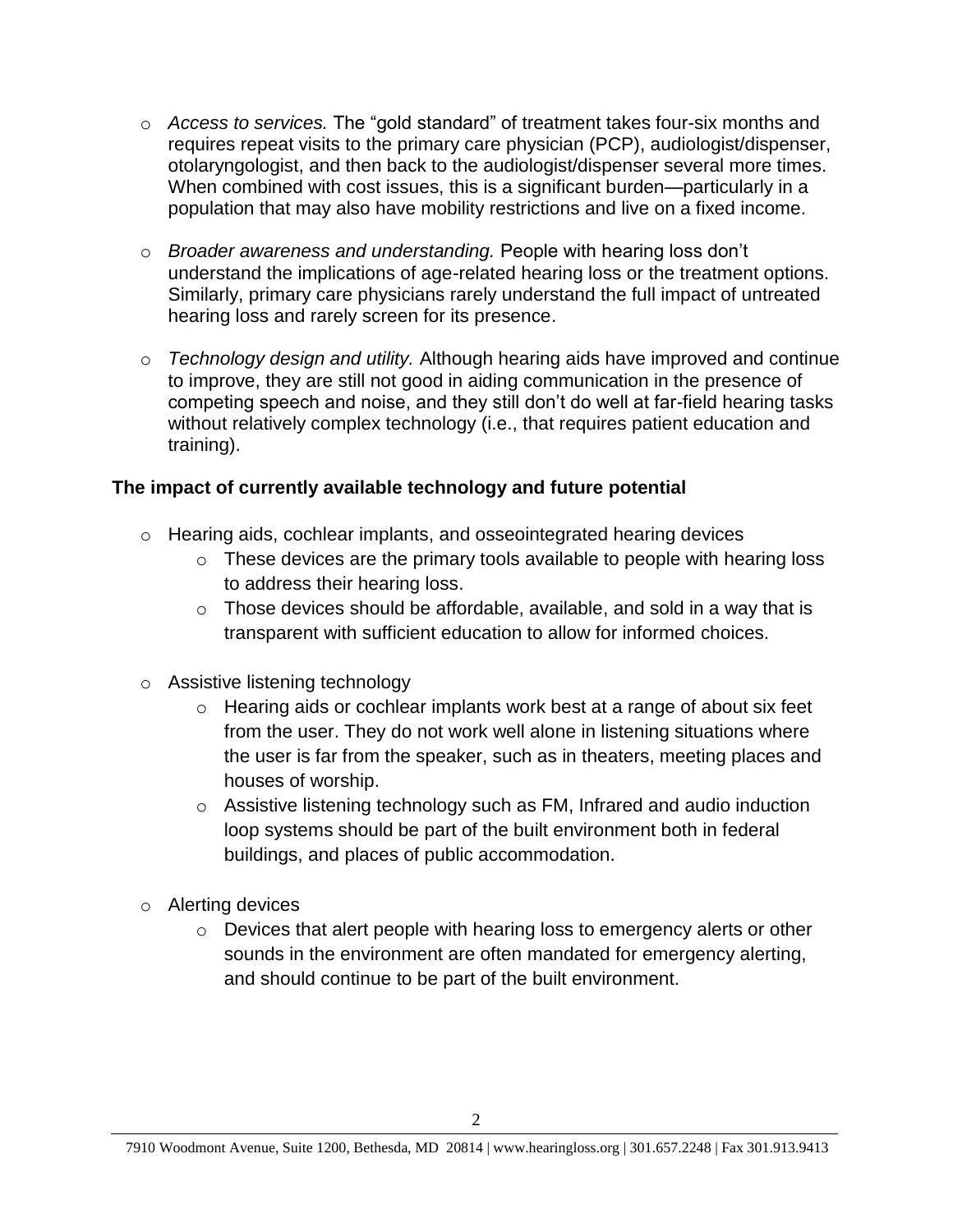o Captioned and Hearing Aid Compatible phones

Captioned phones are free through the relay services program and available to seniors with hearing loss. However, many more seniors who could benefit from these phones simply have never heard of them. More outreach is needed. Hearing Aid Compatible wireless devices are available for seniors with and without a telecoil in their hearing aid or cochlear implants.

- o Mobile wireless applications
	- $\circ$  Mobile applications are rapidly changing and expanding the usability of hearing devices. They can provide a direct connection between the hearing aid and a cell phone, change the program of a hearing aid remotely, provide speech to text, and provide alerting to the sounds in the environment. Such innovative initiatives must be supported.
- o Wide band or "High Definition" voice
	- $\circ$  Wide band audio transmissions over mobile air interfaces and landline phones has the potential to provide such clear audio that people with hearing loss will have greater access to phone calls than ever before. However, while some carriers and wireless devices makers support the transition to WB/HD, at the moment, there is no standard for interoperability in place.
	- o HLAA supports interoperability so that consumers will have the benefit of wide band audio no matter which carrier or manufacturer they use. A petition is before the FCC that would support such a standard.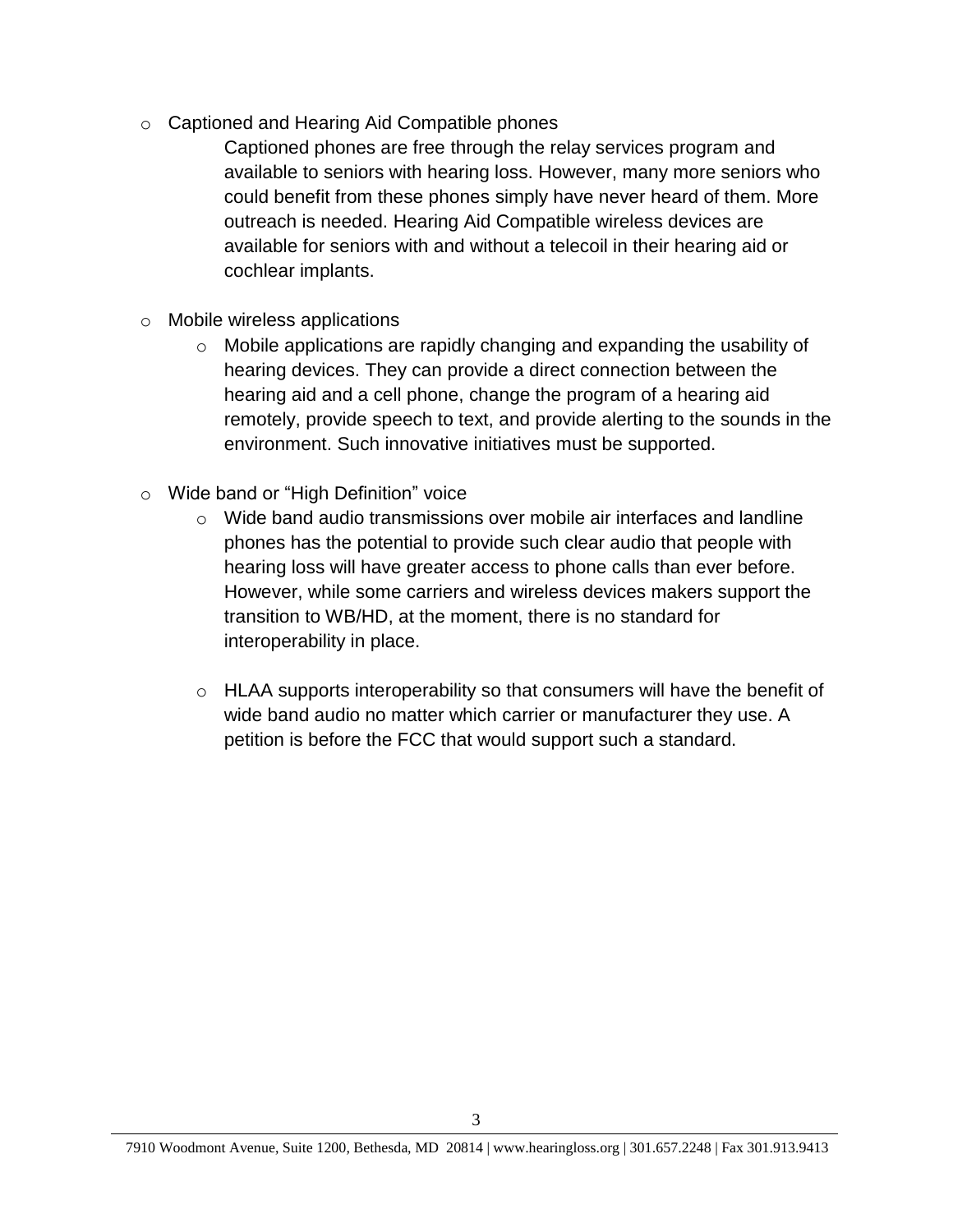# **Specific recommendations for action by the Federal government:**

- Launch a campaign that explains hearing loss as a public health issue and disseminate information to enhance awareness of the significance of hearing loss, its impact and strategies for treatment
	- o There is a pervasive lack of awareness of and knowledge about hearing loss and approaches to its treatment. A broad-based public information initiative should be undertaken by the Office of the Surgeon General, the US Department of Health and Human Services (HHS) and the Centers for Disease Control and Prevention (CDC) with input and support from interprofessional groups and consumer advocacy organizations to enhance the visibility of hearing loss and promote its acceptance as an important health concern.
- Support removal of the statutory denial of services from Medicare.
	- o Amend Title 18 of the Social Security Act to include
		- coverage of hearing examinations for the purposes of prescribing, fitting or changing hearing aids
		- coverage of the hearing instruments themselves
		- aural rehabilitation
		- assistive listening and alerting devices that could enhance the usability of hearing aids or other hearing technology

Support CMS and third party payers reimbursing primary care providers to include standardized hearing screening as a key component of the assessment in the "Welcome to Medicare" visit as well as annual wellness visits.

- Charge the National Institute of Standards and Technology or other federal agency with creating or approving standards and transparency for hearing assistive technology, including personal sound amplification devices
	- o Consumers must be given enough information to make educated and informed decisions about the variety of hearing technology that is available, from hearing aids to personal sound amplification devices to assistive listening devices and systems.
	- $\circ$  Information about hearing technology must be provided in such a way that a comparison among various hearing technology is readily available and understandable to consumers, posted to websites, and included in informational brochures or other electronic and/or print material.
	- $\circ$  Consistent, clear and understandable labels on packaging and included in any inserts or product instructions.

7910 Woodmont Avenue, Suite 1200, Bethesda, MD 20814 | www.hearingloss.org | 301.657.2248 | Fax 301.913.9413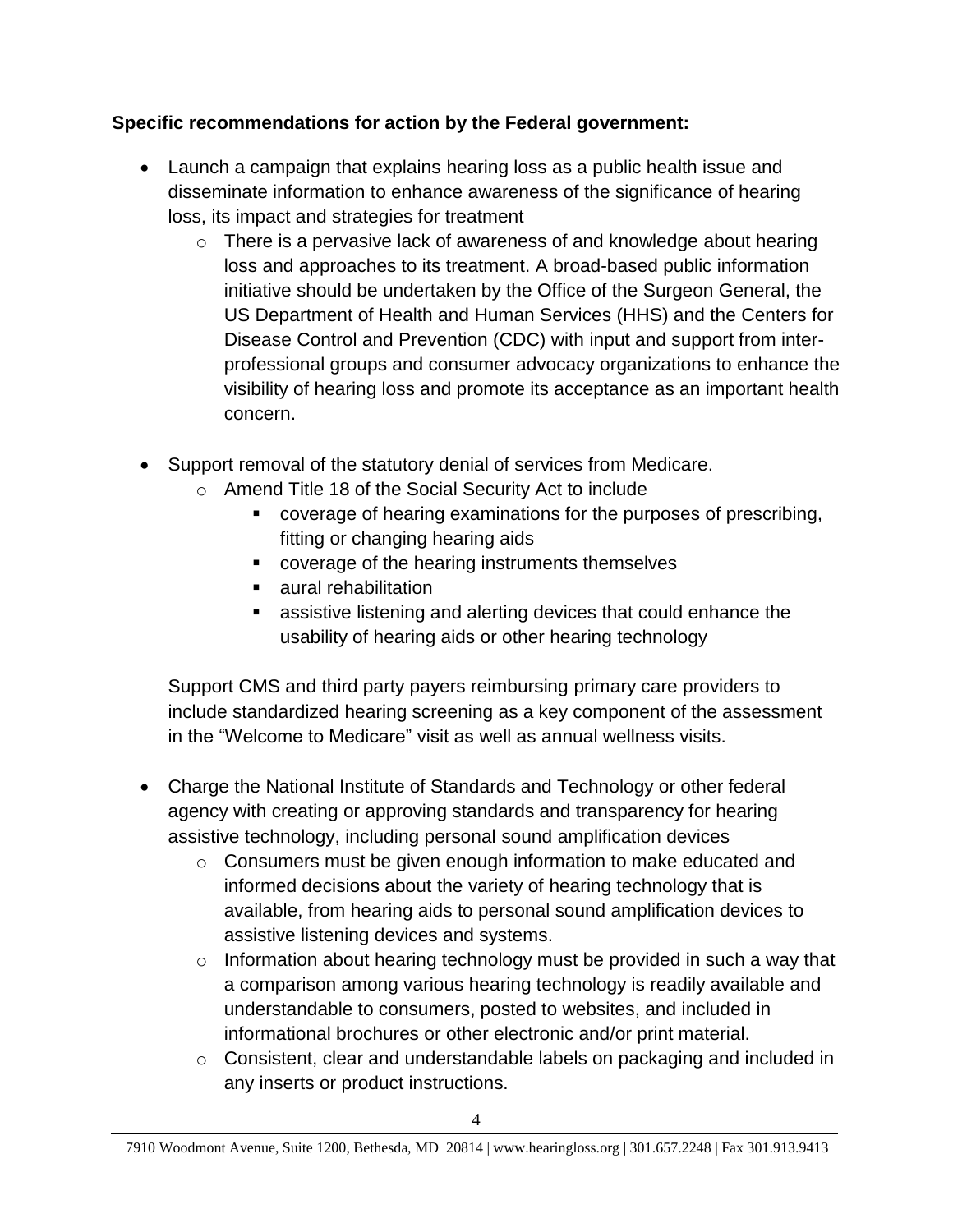- The Federal Employees Health Benefits Program
	- $\circ$  FEHB mandates that health insurance companies bidding to be included as an option provide coverage for hearing health care services but these benefits vary widely as there is not a standard amount (Foehl, 2008). Mandating a basic coverage but providing flexibility would encourage competition and a broader range of options.
- Gathering of data across the disability spectrum by any federal agency, including the US Department of Health and Human Services and the Centers for Disease Control and Prevention must include data collection regarding people with hearing loss.
	- $\circ$  Such data should specifically include questions that ensure that data is collected and differentiated across the broad spectrum of hearing loss, from those with a mild hearing loss to those who are profoundly deaf.
- The Federal Food and Drug Administration should move to re-evaluate its guidance on personal sound amplification devices (PSAPs).
	- o FDA regulates hearing aids as medical devices in order to assure their safety and effectiveness.
	- o PSAPs are not subject to medical device regulations, although they are subject to other safety regulations as an electronic product that emits sound vibrations.
	- $\circ$  FDA recently issued a draft update to this quidance to clarify what claims are appropriate for each of these two distinct types of products. The FDA needs to seek input from a broad range of stakeholders to work together to craft guidance that is helpful to industry, providers and consumers alike and provide for greater education of consumers.
- The Internal Revenue Service (IRS) should issue a guidance on tax deductions available for hearing assistive technology
	- $\circ$  The IRS currently considers hearing aids, their batteries and maintenance as a tax-deductible medical expense, but is silent regarding other listening and alerting technology that allows that person to live independently and safely in their home environment.
	- o Until hearing assistive technology is covered under Medicare, these devices should be recognized as a medical expense for people with hearing loss.

7910 Woodmont Avenue, Suite 1200, Bethesda, MD 20814 | www.hearingloss.org | 301.657.2248 | Fax 301.913.9413